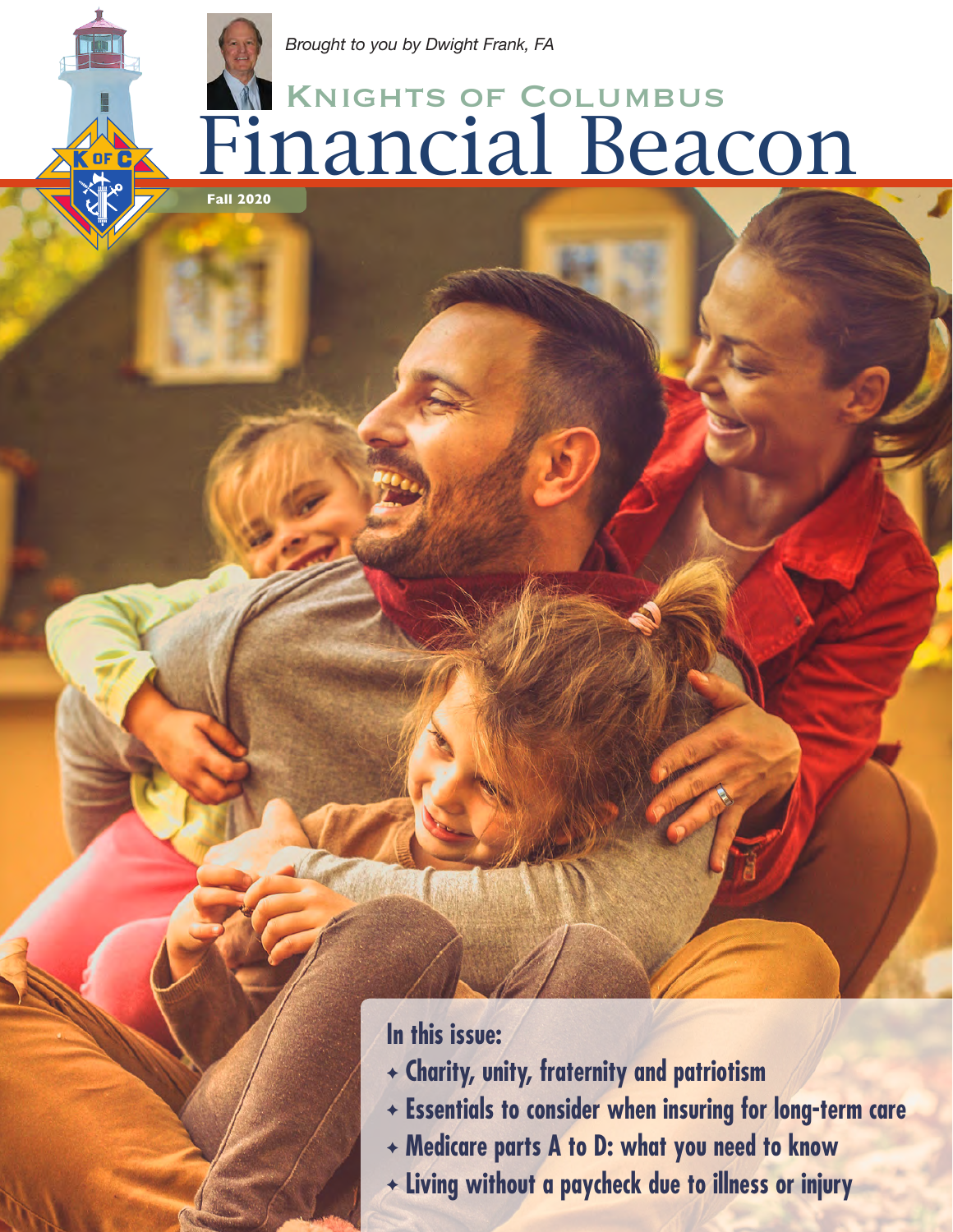



#### Dear Brother Knight:

This year was unlike any the Knights of Columbus has ever faced. Never before have so many people had so many urgent needs. And never before have we done so much to help, guided by our principles of charity, unity, fraternity and patriotism.

As the coronavirus pandemic continues, our duty is to lead our families, protect our parishes, and serve our communities, remembering always that where there's a need, there's a Knight. Supreme Knight Carl A. Anderson has challenged Knights to take this moment as an opportunity to "deepen our commitment to the very principles which define us: charity, unity and fraternity."

Where you see opportunities to do more, you are encouraged to do so, always mindful of guidelines and suggested procedures from national and local health experts. Abide by social distancing, self-quarantine, and shelter-in-place orders, where applicable. Do not put yourself or others at risk of infection.

The Leave No Neighbor Behind program has been temporarily added as the ninth community category option in the Faith in Action model. Leave No Neighbor Behind will count as a Featured program for the 2020 - 2021 Fraternal year Columbian Award.

Fraternally yours,

#### Dwight Frank

# Essentials when insuring for longterm care

One of the most difficult estimates to make in retirement is the cost of health care. Long-term Care (LTC) insurance coverage can help insure the unknown.

#### You will probably need care

Nearly half of Americans over 65 years old utilize long-term care, with 40 percent requiring care from one to five years, and 13 percent needing care for more than five years.<sup>1</sup>

#### Preserving your dignity and legacy

Health insurance, including Medicare, provide for very limited nursing care. Without LTC insurance, you are responsible for the cost of care beyond health insurance coverage. Even Medicaid only covers LTC when most other assets have been liquidated.2

#### Terms Explained The activities of daily living (ADLs)

- •Bathing•Caring for incontinence
- •Dressing•Eating•Toileting
- Transferring

Benefit Period. Period benefits will be paid for care. Coverage may have a dollar amount limit as well.

**Custodial Care.** Assistance with housekeeping, meal preparation, transportation, all ADLs, and other non-medical tasks.

**Elimination Period.** Days insured must be qualified for care before benefits begin to be paid for insured's care. **Facility Only Care.** Nursing home care in a licensed nursing home, long-term care or assisted living facility.

Home Health Care. Skilled nursing care and/or custodial care provided in the insured's home.

Return of Premium. The return of premiums paid for LTC coverage should the insured die before age 65,

less any benefits paid prior to death. **Skilled Nursing Care. Medically** directed care provided by trained personnel, either at home or in a licensed facility.

Waiver of Premium. Waiver of monthly premiums while the insured is benefit eligible.



Having LTC coverage with Knights of Columbus insurance allows you to maintain your dignity without depleting the legacy you hope to leave to heirs.

#### Stand-alone rather than hybrid

A hybrid tool may do two things but may not do either one very well.

With hybrid coverage (life insurance policies with a long-term care rider), "the benefit amount and period of an LTC life rider is usually dependent on the size of a life policy death benefit."3

#### Facility only or comprehensive coverage—you have the choice

With Knights of Columbus insurance you have the choice of

- **•** facility only LTC coverage, or
- **•** comprehensive LTC coverage, which reimburses expenses for facility care plus home health and custodial care at home, adult day-care and hospice care in a licensed facility. Many other benefits are included with our comprehensive coverage.

#### Choosing options right for you **Benefit Period.**

Choose a 3-, 5-, or 10-year period. **Elimination Period.**

Choose 30-, 90-, or 180-day period.\* **Shared Care Benefit.**

If both spouses maintain identical coverage, benefits may be pooled to benefit one of the insured.\*\* **Inflation Rider.**

Choose from a 3 or 5% rate of benefit increase, which compounds annually.

#### Your Knights of Columbus benefit

Contact me today to discuss the details of Knights of Columbus Long-Term Care insurance which allows you to customize your coverage at a premium you can afford.✦

*1 https://www.moneytaskforce.com/money/long-termcare-statistics/*

*2 https://www.nerdwallet.com/blog/insurance/long-termcare-insurance/*

*3 https://www.fa-mag.com/news/hybrid-ltc-insurance-ispopular---but-be-careful-44536.html*

*\* 30-day elimination period not available to standard underwriting risk class.*

*\*\* This option is not available with 10-year benefit period.*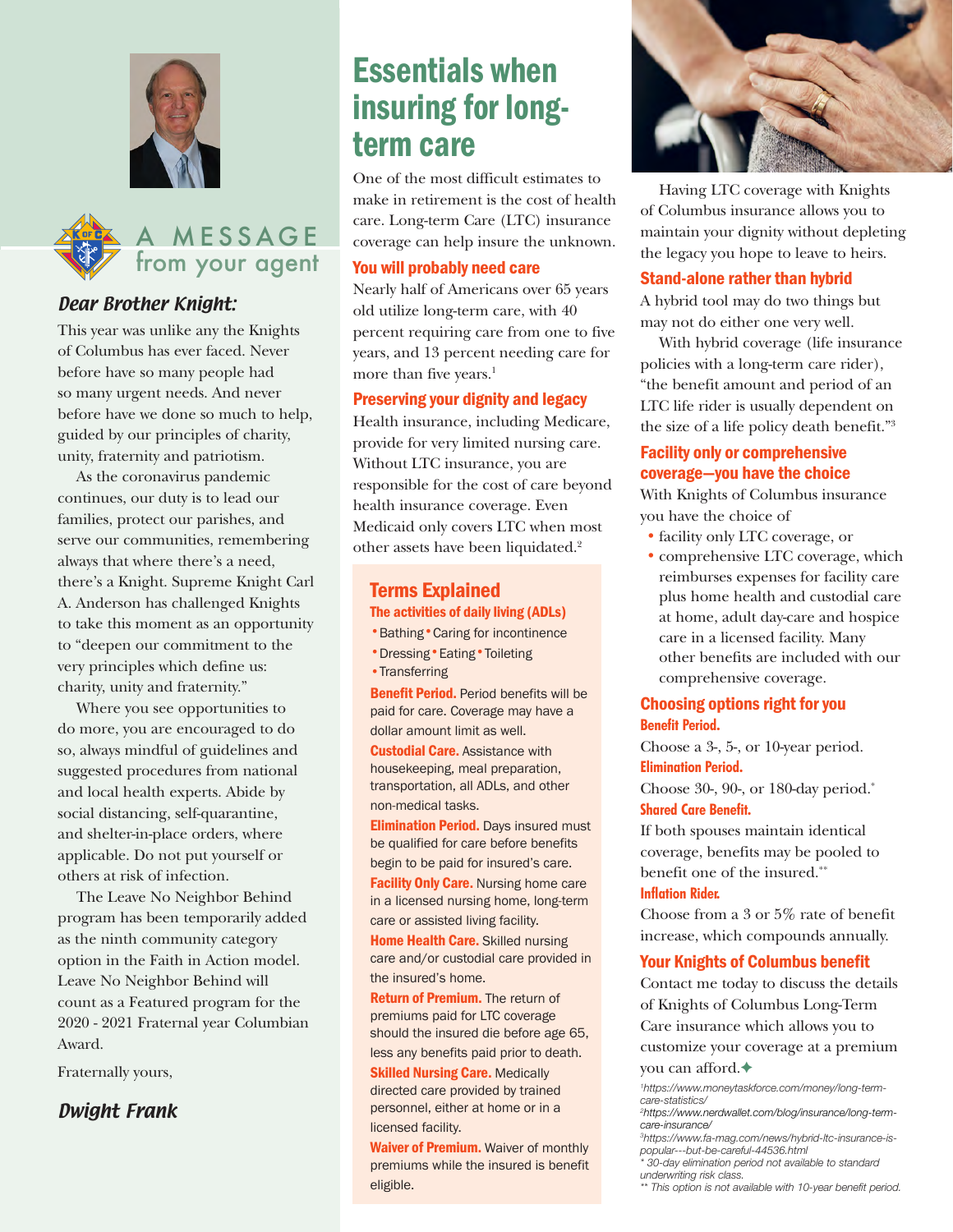# Medicare Parts A to D: What you need to know

Medicare Part A (which covers in-patient/hospital care) and Part B (which covers out-patient medical care) together are known as "Original Medicare". There are rules, limits, co-insurance, and even premiums involved. Part C allows for alternative ways to receive Medicare services and Part D provides coverage for prescription drugs.<sup>1</sup>

#### **Who qualifies for Medicare?**

You qualify for full Medicare benefits if: **•** You are 65 years of age or older; *and*

- **•** You are a U.S. citizen or a permanent legal resident who has lived in the United States for at least five years; *and*
- **•** You are receiving Social Security or railroad retirement benefits or have worked long enough to be eligible for those benefits but are not yet collecting them; *or*
- **•** You or your spouse is a government employee or retiree who has not paid into Social Security but has paid Medicare payroll taxes while working.2

#### **Parts A and B: Original Medicare**

Most beneficiaries choose to receive their Parts A and B benefits through Original Medicare, the traditional feefor-service program offered directly through the federal government. It is sometimes called Traditional

Medicare or Fee-for-Service (FFS) Medicare. Under Original Medicare, the government pays directly for the health care services you receive. You can see any doctor and hospital that takes Medicare (and most do) anywhere in the country.

You are responsible for a monthly premium for Part B. Some also pay a premium for Part A. You typically pay a coinsurance for each service you receive.

There are limits on the amounts that doctors and hospitals can charge for your care.<sup>2</sup>

#### **Part C: Medicare Advantage Plans**

Medicare Advantage Plans, sometimes called Part C or MA Plans, are an all-inone alternative to Original Medicare. They are offered by private companies approved by Medicare. If you join a Medicare Advantage Plan, you still have Medicare. These bundled plans include Medicare Part A and B, and usually Medicare prescription drug (Part D).<sup>3\*</sup>

Medicare Advantage Plans may offer more flexibility and expanded services beyond Original Medicare, but may also require the use of a network of providers, among other terms.

#### **Part D: Prescription Drug Plans**

Each plan that offers prescription drug coverage through Medicare Part D must



give at least a standard level of coverage set by Medicare.<sup>4</sup>

Any plan which provides prescription drug coverage will have a list of covered medications (formulary) organized in price tiers.

Plans that meet certain requirements also can immediately remove brand name drugs from their formularies and replace them with new generic drugs.<sup>4</sup>  $\triangleleft$ 

*1 https://www.aarp.org/health/medicare-insurance/info-04- 2011/medicare-eligibility.html*

*3 https://www.medicare.gov/sign-up-change-plans/typesof-medicare-health-plans/medicare-advantage-plans/howdo-medicare-advantage-plans-work*

*4 https://www.medicare.gov/drug-coverage-part-d/whatmedicare-part-d-drug-plans-cover*

*\* With a Medicare Advantage plan, you likely will still have a Part B premium, and in some cases, a Part A premium.*

*This material has been prepared for informational purposes only, and is not intended to provide, and should not be relied on for tax, legal or accounting advice. You should consult with your own qualified tax, legal and accounting advisors before engaging in any transaction.*

### **YOUR AGENT**



### Dwight Frank, FA

- $\equiv$  1001 Lake Forest Pkwy Louisville KY 40245-5051
- PHONE: (502) 802-8490

EMAIL: Dwight.Frank@KofC.org

#### **Family benefits & services**

Knights of Columbus consistently ranks at the top of the industry in financial stability and ethics. Please call to discuss these services:

- Financial needs analysis
- Life insurance
- Tax deferred fixed-rate annuities
- Long-term care insurance
- Disability income insurance
- Retirement account rollovers
- Estate preservation
- Scholarships
- Family fraternal benefits

*<sup>2</sup> https://www.medicareinteractive.org/get-answers/ medicare-basics/medicare-coverage-overview/originalmedicare*